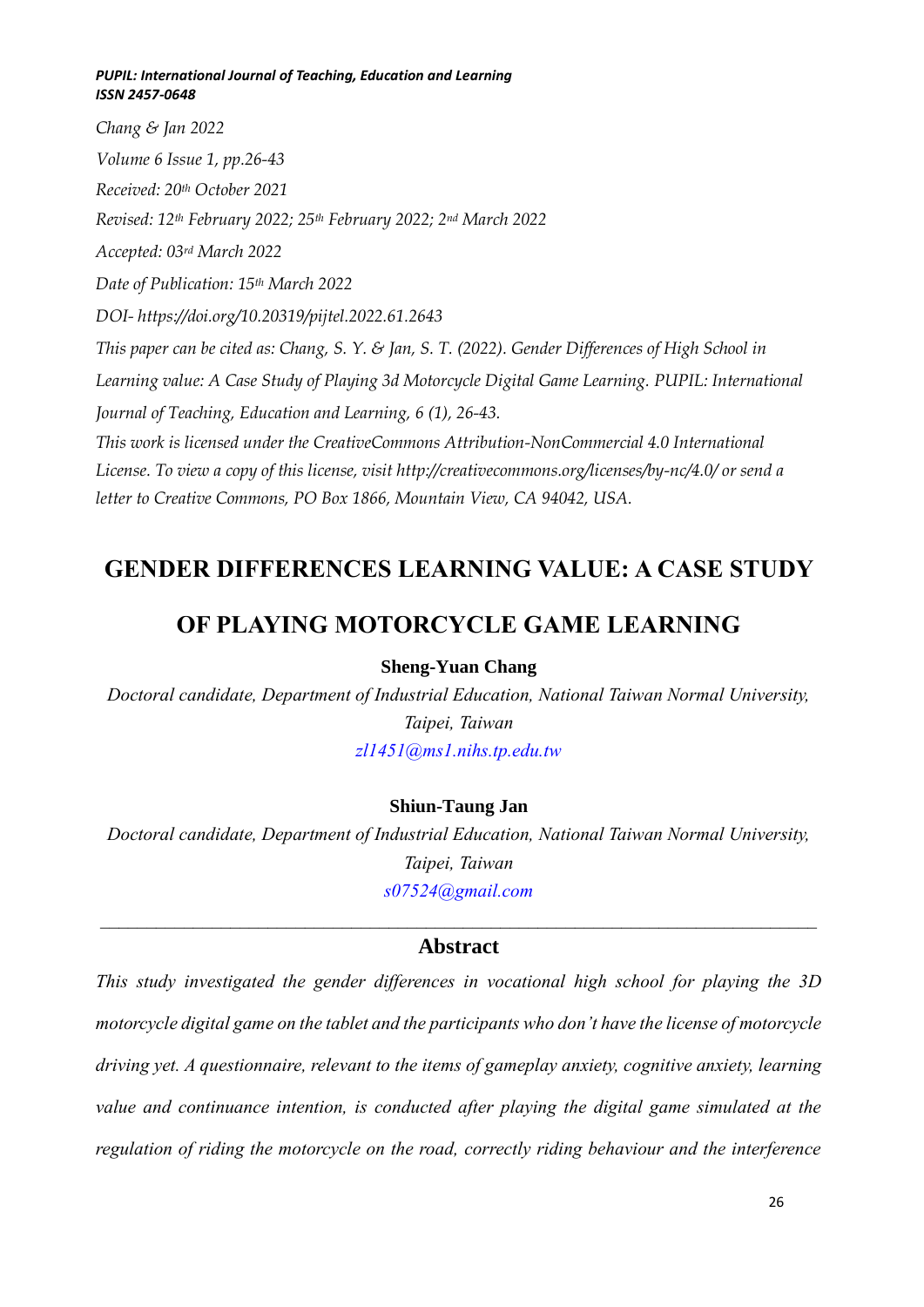with another unexcepted driving behaviour. The finding of this study is that the gender difference *significantly of the gameplay anxiety, cognitive anxiety, learning value (attitude and behaviour), and the feeling of females are more than male.*

#### **Keywords**

Continuance Intention, Cognitive Failure, Learning Value, Game Anxiety

# **1. Introduction**

The density of motorcycle riding in Taiwan is relatively high. According to the statistics of the Taiwan Ministry of Transportation, there are 92.3 motorcycles per 100 people (National Police Agency, Ministry of the Interior, 2018). It is also relatively high. In addition, Taiwan's regulations stipulate that the driver's license for automobiles and motorcycles can be obtained at the age of 18, and the difference in the proportion of male and female students holding a driver's license is gradually decreasing. Therefore, the safety concept of motorcycle riding and traffic rules are very important; however, with the rapid development of digital technology, it has been widely used in human life, learning, etc. Laffey, Espinosa, Moore, & Lodree, (2003) pointed out that using digital games as an aid in the teaching process, students' learning effectiveness is higher than traditional teaching, and games can also arouse learning motivation and make learners' experience focus on the process of immersion (Pivec, 2007). Situation-specific anxiety exists when playing games and a state of competitive anxiety arises when learners are challenged (Martens, Vealey and Burton, 1990). Hong, Tai, Hwang, Kuo, & Chen, (2017) research pointed out that in the process of game learning if the anxiety is caused by multitasking or external factors, the participants' continuous behaviour of game learning will also be affected.

In Taiwan, digital games also have a population of 8.9 million, of which 18-24-year olds account for 55%. Given the high overlap between these two groups of young people, this study wants to explore whether the use of digital games in learning can improve male and female students. Pay attention to the traffic safety knowledge and behaviour of riding motorcycles;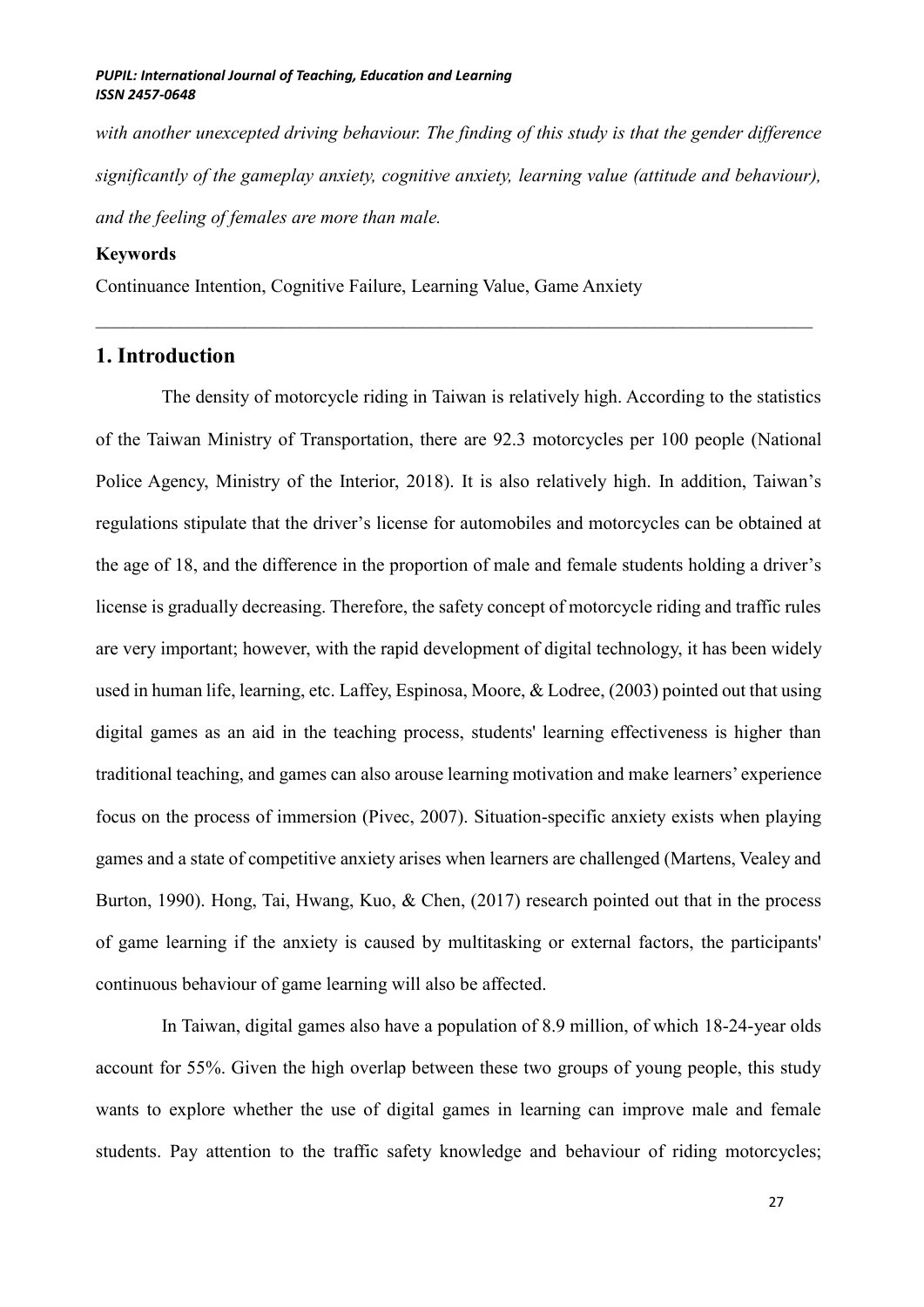furthermore, whether boys and girls can arouse interest in learning by this type of digital learning games, and whether they cause cognitive failure, game anxiety when using the digital games for locomotive driving simulation exercises, what are the differences and correlations between learning value and continuance intention?

# **2. Literature Research**

This study makes the following explanations for Cognitive failure, Game anxiety, learning value and Continuance intention dimensions based on relevant literature.

## **2.1. Game Anxiety**

The vast majority of teenagers (95%) are now online (Madden, Lenhart, Cortesi, Gasser, Duggan, Smith, & Beaton, 2013), with 24% of teenagers in the study reporting that they are online almost constantly (Lenhart, 2015). The majority of adolescents (78%) have their mobile phones and the majority (72%) play computer games (Lenhart, 2015). It is important to note that playing video games is becoming more complex and easier. However, the game may be affected by external factors, multiple tasks in the game or other information during the game and users may become anxious during their play.

Computer anxiety was another variant of individual variability related to computer skills and experience; it was framed as an emotive fear, the fear an individual feel about interacting with a computer or using computer thoughts (Marcoulides, 1989; Herdman, 1983). Computer anxiety is an essential personal difference that is distinct from computer self-efficacy and this difference needs to be examined in future research. Previous researchers have argued that computer anxiety is a form of 'state anxiety that changes under certain circumstances (Heinssen, Glass & Knight, 1987; Cambre & Cook, 1985; Raub, 1981). Computer anxiety is a valid response characteristic (Barbeite & Weiss, 2004) that can influence the use of computer technology and performance on tasks involving computer use (e.g., Heinssen et al., 1987; Mahar, Henderson & Deane, 1997; Rosen & Weil, 1995). In studies of male and female students in similar types of competitive games, girls have higher cognitive load and competitive anxiety than boys (Hwang, Hong, Cheng, Peng,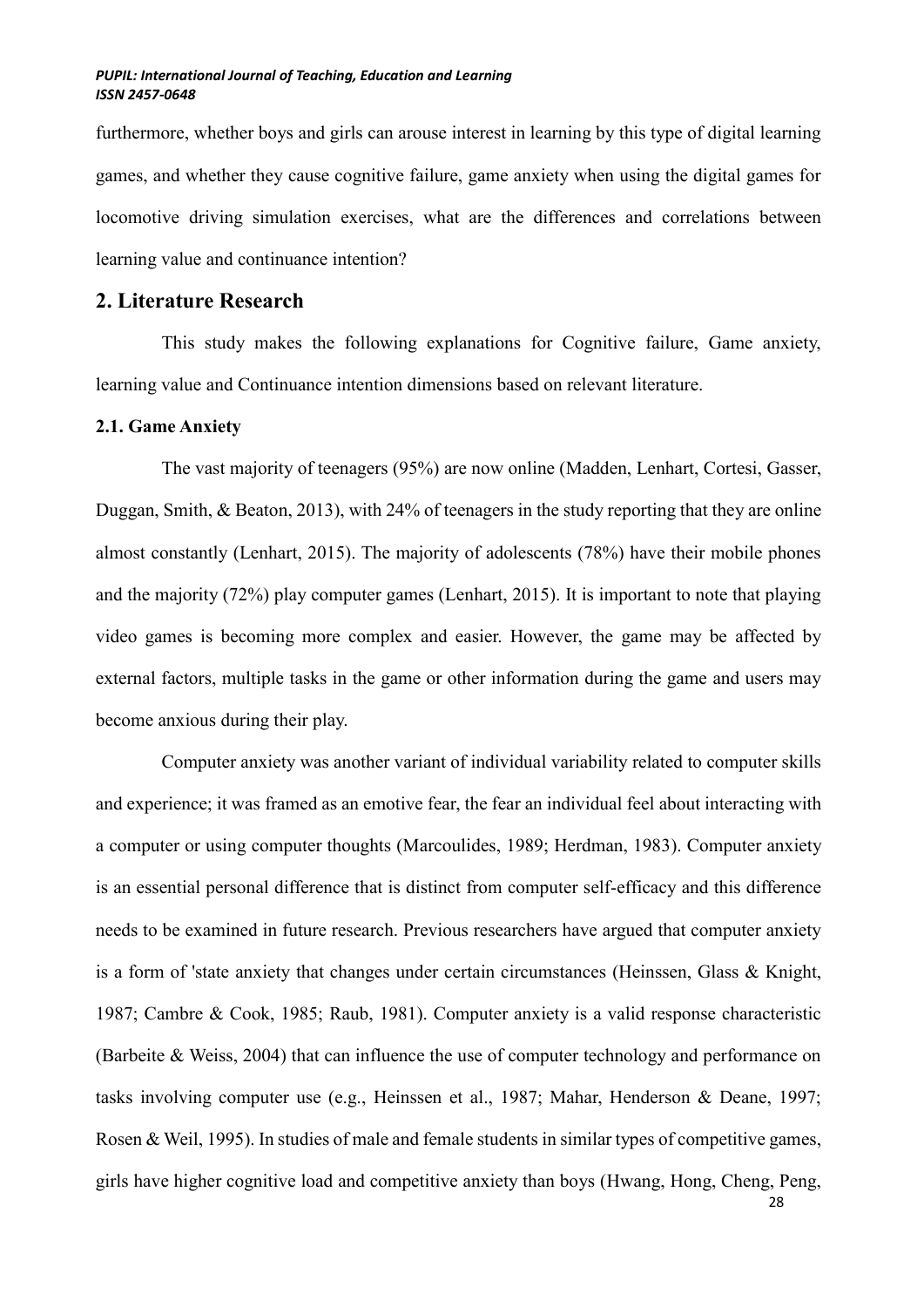& Wu, 2013).

### **2.2. Learning value**

Learning aims to acquire knowledge, skills, behaviours, or values (Jay Deragon, 2009), and curiosity is described as a diverse concept in Loewenstein's (1994) study, where inquisitive curiosity, in addition to showing up in the act of playing games, contributes to our understanding of learning, (Kang et al, 2009; Kashdan & Steger, 2007; Caillois & Barash, 1961)). When inquisitive curiosity was applied to the study of mobile games, the researchers hypothesized that the two types of cognitive curiosity would influence the player's intentions and that as humans age, I-type curiosity seems to decline and D-type curiosity grows because the older they get, the more they demand authenticity in their own lives (Lauriola et al, 2015).

## **2.3. Continuance Intention**

Expectancy confirmation theory is used extensively in the literature of consumer behaviour to examine consumers' IT usage decisions and repetition of purchase decisions (Bhattacherjee, 2001). Based on expectation confirmation theory, most of the current literature on it has focused specifically on user acceptance. Some evidence suggests that utilitarian values are not only the most important determination influencing behavioural intentions to use an information system (Davis, 1989; Ernst, Pfeiffer, & Rothlauf, 2013), but are also closely related to the effective and efficient use of IT systems (Jasperson, Carter, & Zmud, 2005; Kim, Chan, & Gupta, 2007; Venkatesh & Brown, 2001). About usefulness, as previous research has shown, perceived fun can also determine user satisfaction and continued intention (Lin, Wu, & Tsai, 2005). In other words, whereas perceived Usefulness is an instance of extrinsic motivation, Fun is one instance of intrinsic motivation (Davis, Bagozzi, & Warshaw, 1992). Therefore, the use of information technology is influenced by both perceived usefulness and perceived enjoyment (Deng, Turner, Gehling, & Prince, 2010; Igbaria, Parasuraman, & Baroudi, 1996; Van der Heijden, 2004; Javornik, 2014). In addition, the values of helpfulness and enjoyment are crucial for customer contentment and behavioural intentions (Oh, Fiore, & Jeoung, 2007).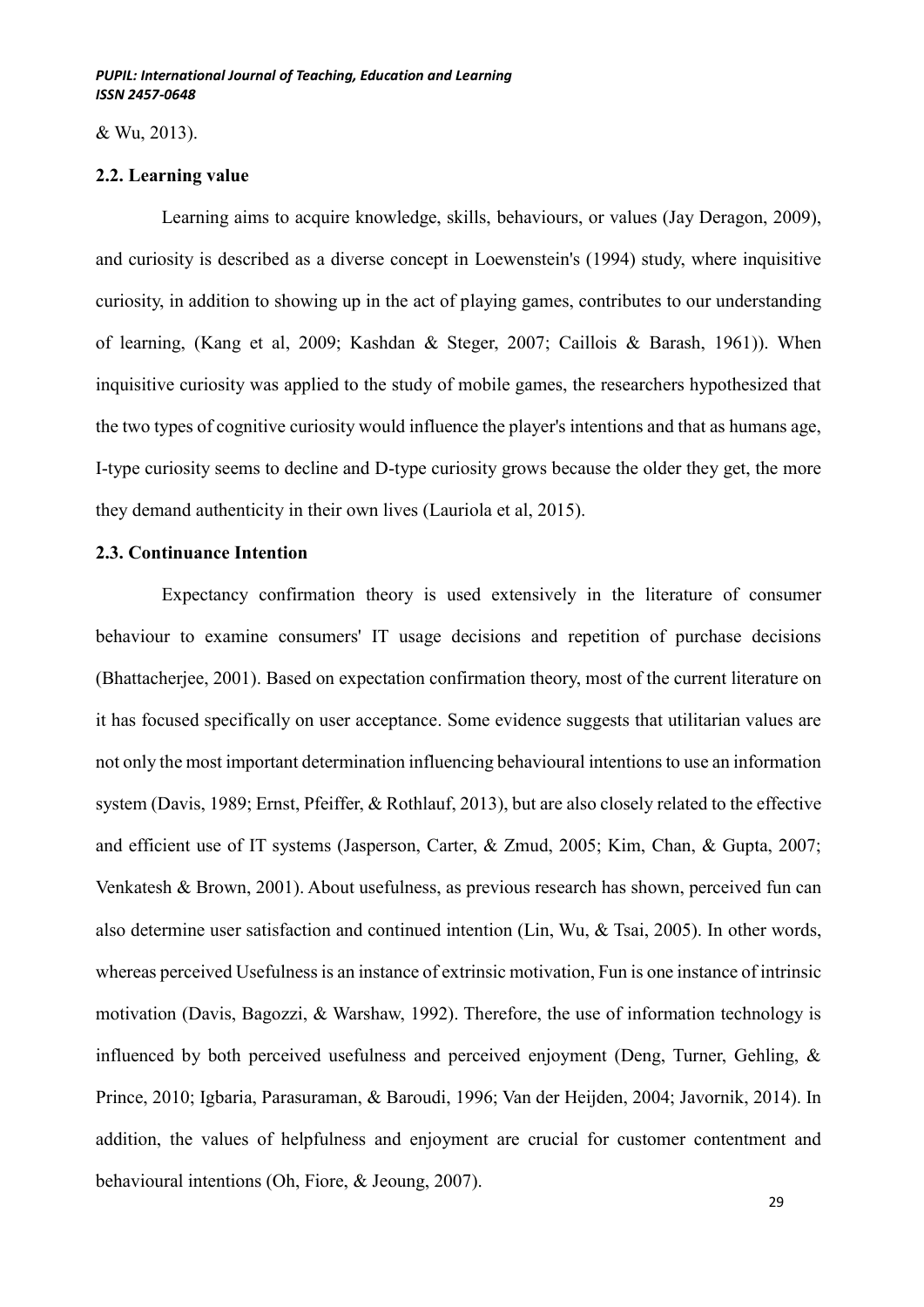### **2.4. Cognitive Failure**

We experience cognitive fatigue after a sustained period during cognitive processing (Lowe, 1985; McMorris, Barwood, Hale, Dicks, & Corbett, 2018; Laplante, Everett, & Thomas, 1992; McMorris, Barwood, Hale, Dicks, & Corbett, 2018) Cognitive fatigue is commonly used in learning to describe the state of inattention, misinterpretation of information, and inability to extract what is needed from a large amount of information due to changes in the learning medium (Hong, Tai, Hwang, & Kuo, 2016). Wylie, Genova, Deluca, & Dobryakova (2017) found that cognitive fatigue is a frequent experience for individuals, with the brain experiencing cognitive fatigue when brainpower is overused. When cognitive fatigue occurs, individuals are prone to cognitive or behavioural errors (Myszewski, 2010). Empirical studies suggest that the cognitive state of an individual is significantly correlated with task performance during continuous task performance (Caplan, 2010; Kanfer, 2011). This study defines game cognitive fatigue as a phenomenon or state of cognitive fatigue caused by game information after users have operated the game for some time. In other words, the information covered by the game may cause cognitive fatigue in users (Levy, Rafaeli, & Ariel, 2016).

# **3. Research Methodology**

Based on the literature, this study differed between the cognitive fatigue, game anxiety, learning value (cognitive, behavioural, and attitudinal), and continuance intention components and the self-variant items (male and female students).

## **3.1. Research Context**

In this study, male and female students who had not yet obtained their motorcycle licenses in technically advanced schools were used as the study subjects.

# **3.2. Game Description**

In this study, we used the motorcycle 3D driving game from the "Motorcycle Hazard Perception Learning Tool Development and Application (2/2)" (MOTC-IOT-105-SEB) project, a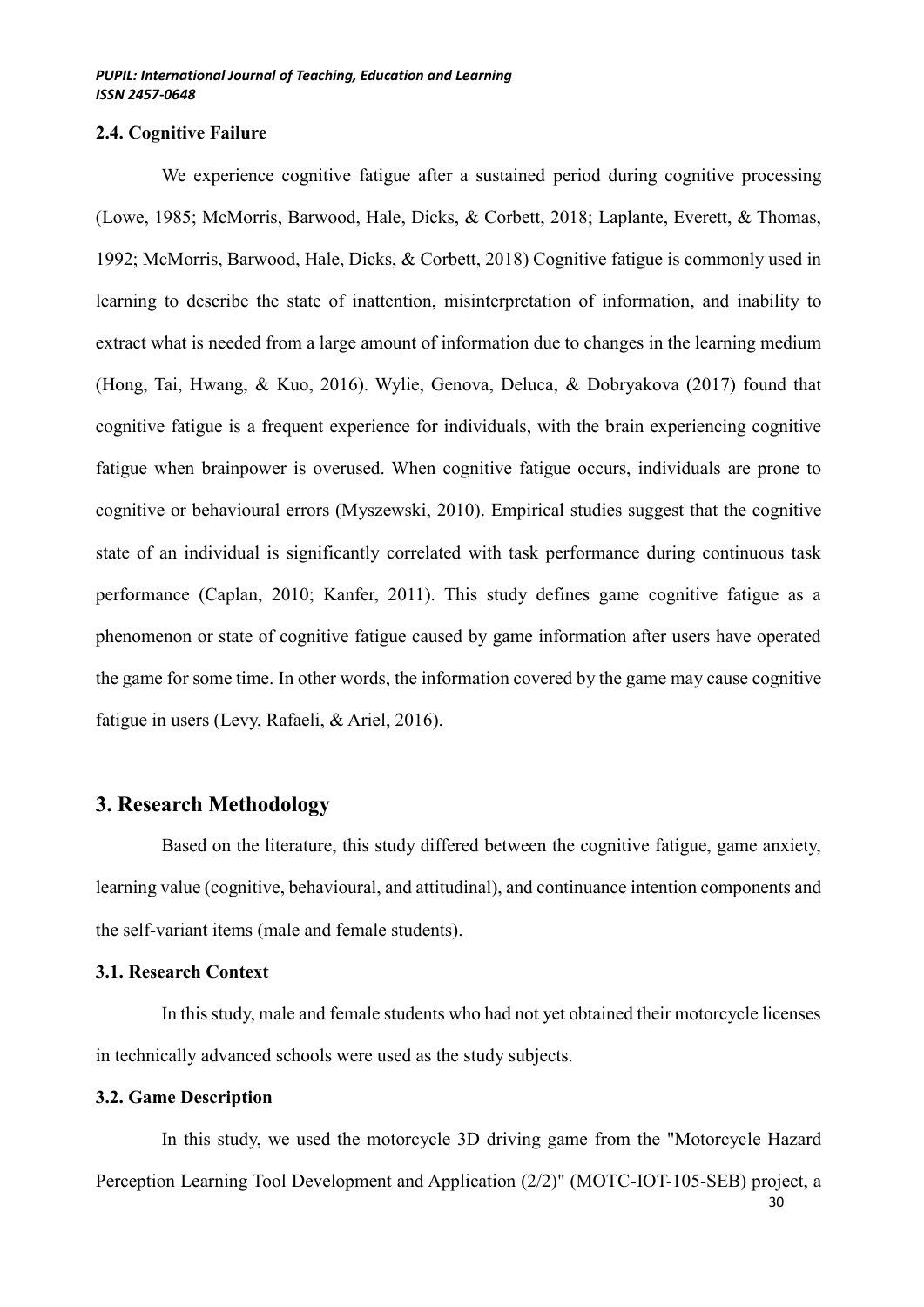collaborative project between the Institute of Transportation, Ministry of Transportation and the

Transportation Association of the Republic of China. The game screen is shown in Figure 1.



**Figure 1:** *3D motorcycle game schematic diagram (Source: Compiled by the author)*

The game software is designed with three types of learning methods: motorcycle riding, feedback on mistakes and quick questions and answers, allowing users to learn three types of knowledge during the game: (1) the meaning of signs, lines and symbols; (2) right-of-way regulations and (3) proper driving behaviour.

# **3.3. Sample Analysis**

A total of 140 questionnaires were sent out and 135 were returned, with a return rate of 96%. 21 of the questionnaires were invalid and 114 were valid, with a usability rate of 84%.

# **3.4. Questionnaire**

Citing relevant literature and research content of relevant scholars, the questionnaire of this study on cognitive failure, game anxiety, learning value and continuance intention is developed, and the following explanation is made.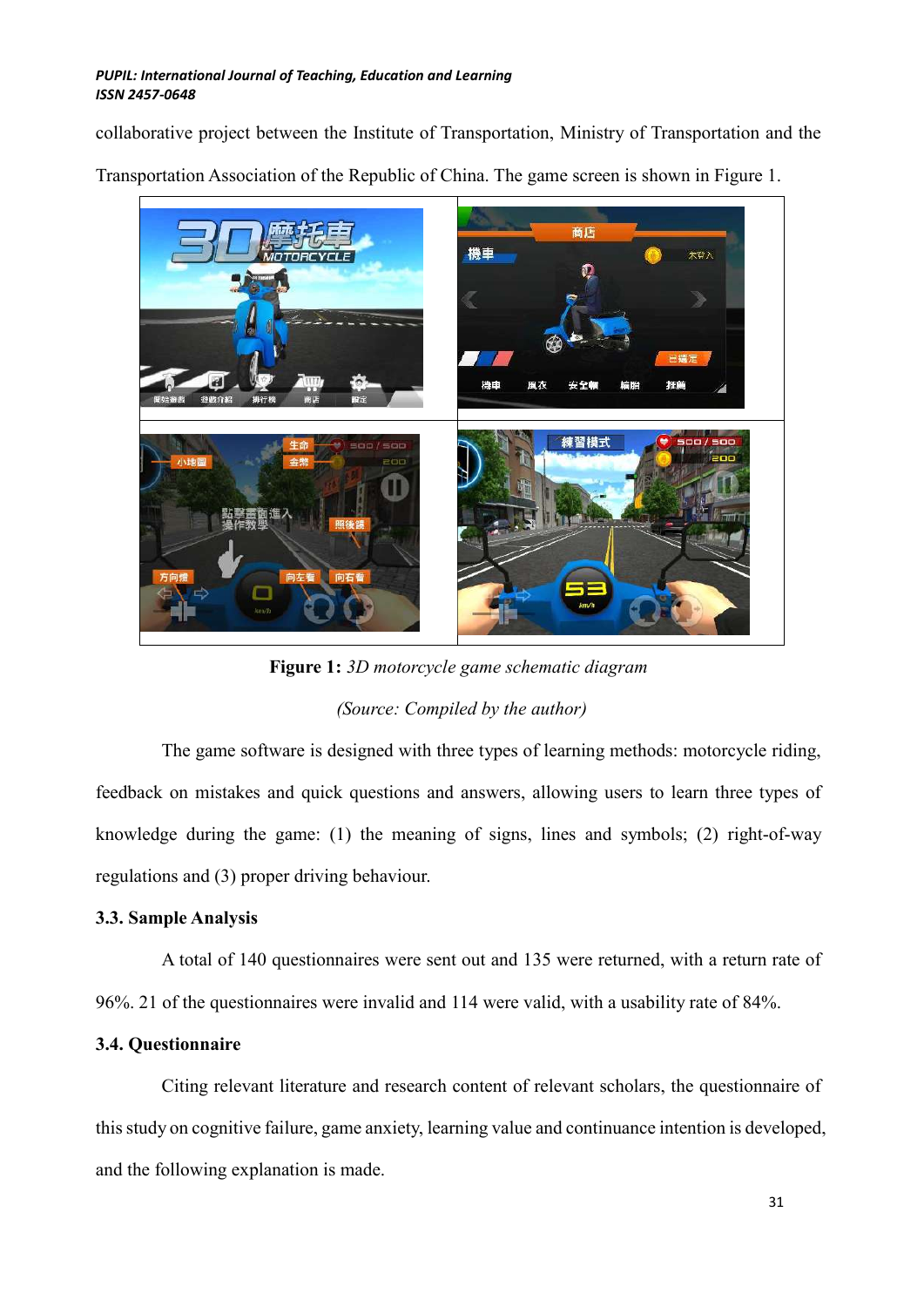## **3.4.1. Cognitive fatigue**

Cognitive fatigue is a term used to describe learning disabilities such as inattention, misinterpretation of information, and inability to extract what is needed from large amounts of information due to changes in the learning medium (Hong, et al., 2016). Cognitive fatigue is often caused by the repetition of the same mental processes over a short period, resulting in a state of uncomfortable slowness or inability to function mentally.

This study focuses on Hong, et al., (2017). This study mainly refers to Hong, et al., (2016) design of the Internet Cognitive Fatigue Scale, where higher total scores on the scale represent higher levels of cognitive fatigue in games.

## **3.4.2. Game Anxiety**

Hong, et al., (2015) explained that game anxiety can be regarded as competitive anxiety, as the level of anxiety is influenced by psychological excitement, subjective discomfort and predictions of academic performance. In this regard, as the duration of play increases, the level of anxiety varies. In this regard, as playtime increases, having different attentional attractions or stimuli will lead to different levels of play anxiety in different play scenarios. This study, therefore, adjusted the items related to play anxiety in the 3D motorbike digital game. The higher the total score on the scale, the higher the level of anxiety in the game. The higher the total score, the higher the level of anxiety.

# **3.4.3. Learning value**

The value of learning is the driving force and desire to develop and embrace wise conclusions about the world (De Dreu, Beersma, Stroebe, & Euwema, 2006). This study adapts McGill & Hobbs (2008) definition and emphasises that the value of learning can be extended to the extent that players perceive learning to include perceived effectiveness, productivity, importance and helpfulness. This study mainly draws on McGill & Hobbs' Value of Experience Scale and adjusts the items related to the value of learning in 3D motorbike digital games. The scale is a five-point scale the scale is scored on a five-point scale, with higher total scores indicating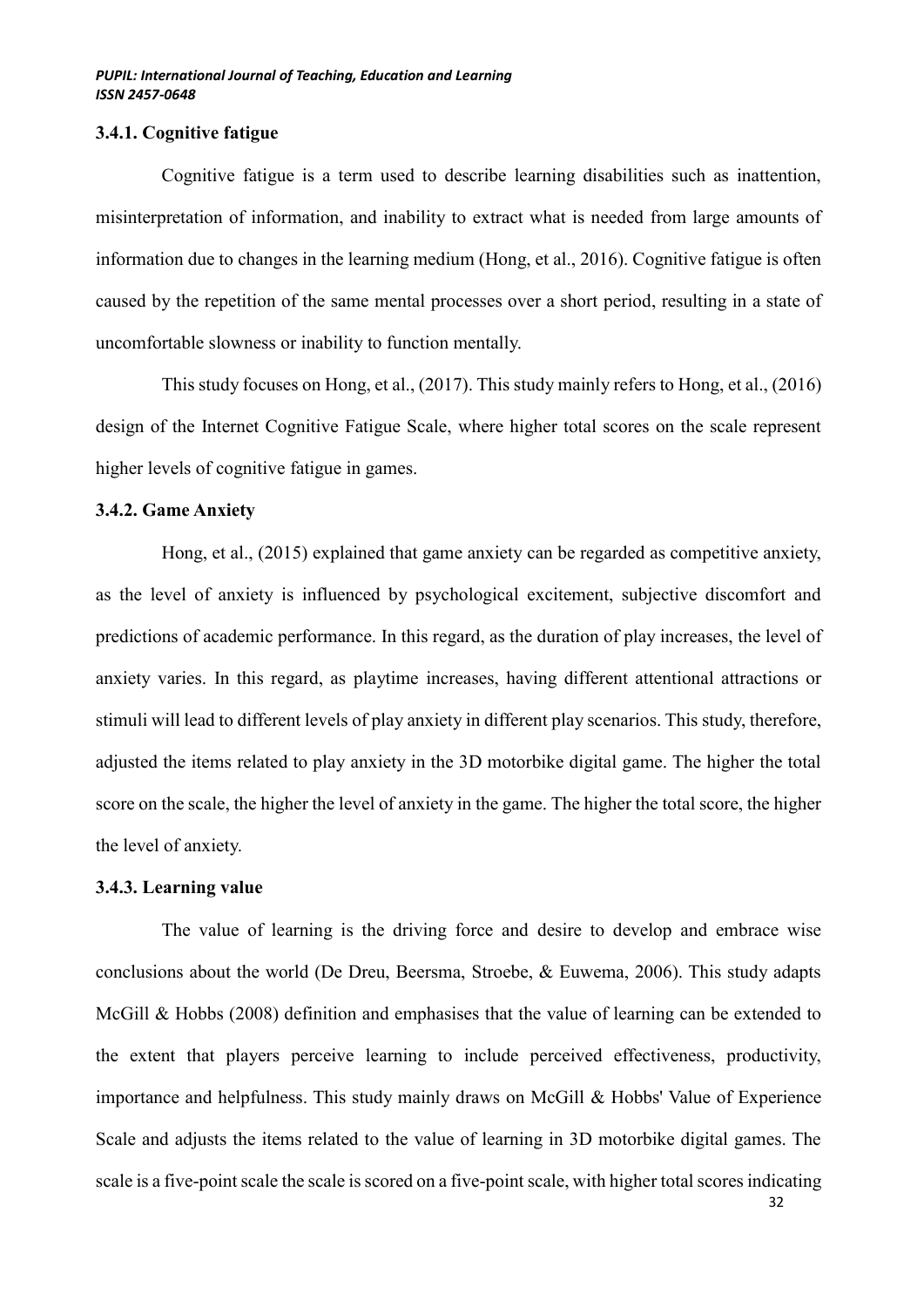higher levels of learning value.

#### **3.4.4. Continuance Intention**

Bhattacherjee (2001) suggests that the observation of continuous engagement intention is formed around the derivation of learning interests. Gollwitzer (1999) argues that continuous intention means that I will do Y even when X occurs. This study mainly referred to Hong, et al., (2016) continuance intention scale and adjusted the items related to continuance intention in 3D motorbike digital games. The higher the total score on the scale, the higher the intention to play. The higher the total score of the scale, the higher the intention to stay engaged in the game.

# **4. Research Results**

In this study, SPSS analysis software was used to analyze with independent samples. The purpose of this arrangement is to confirm the reliable and efficient of the components and then check the relationship between the components. In this study, we used Visual PLS 1.04 analysis software and Partial Least Squares to test the measurement model.

## **4.1. Reliability Analysis**

The reliability analysis in this study used Cronbach's alpha value and composite reliability as presented (Cornell & Larker,1981) to assess the model's internal consistency. Nunnally (1978) a Cronbach's alpha value of more than 0.7 is regarded as an admissible criterion, while (Hair et al., 2009), it is suggested that the threshold for composite reliability should be above 0.7. If the threshold is exceeded, then the concept has achieved internal consistency. From Table 1, we can see that the Cognitive Fatigue Scale has 4 questions with a statistically analyzed outcome scale Cronbach alpha of .901, the Game Anxiety Scale has 5 questions with a statistically analyzed outcome scale Cronbach alpha of .933, the Learning Value (Attitude) Scale has 5 questions with a statistically analyzed outcome scale Cronbach alpha of .962, and the Continuity of Intentions Scale has 5 questions with a statistically analyzed outcome scale Cronbach alpha of .962. Therefore, the combined reliability (CR) of the sample data of this study ranged from 0.925 to 0.971, which was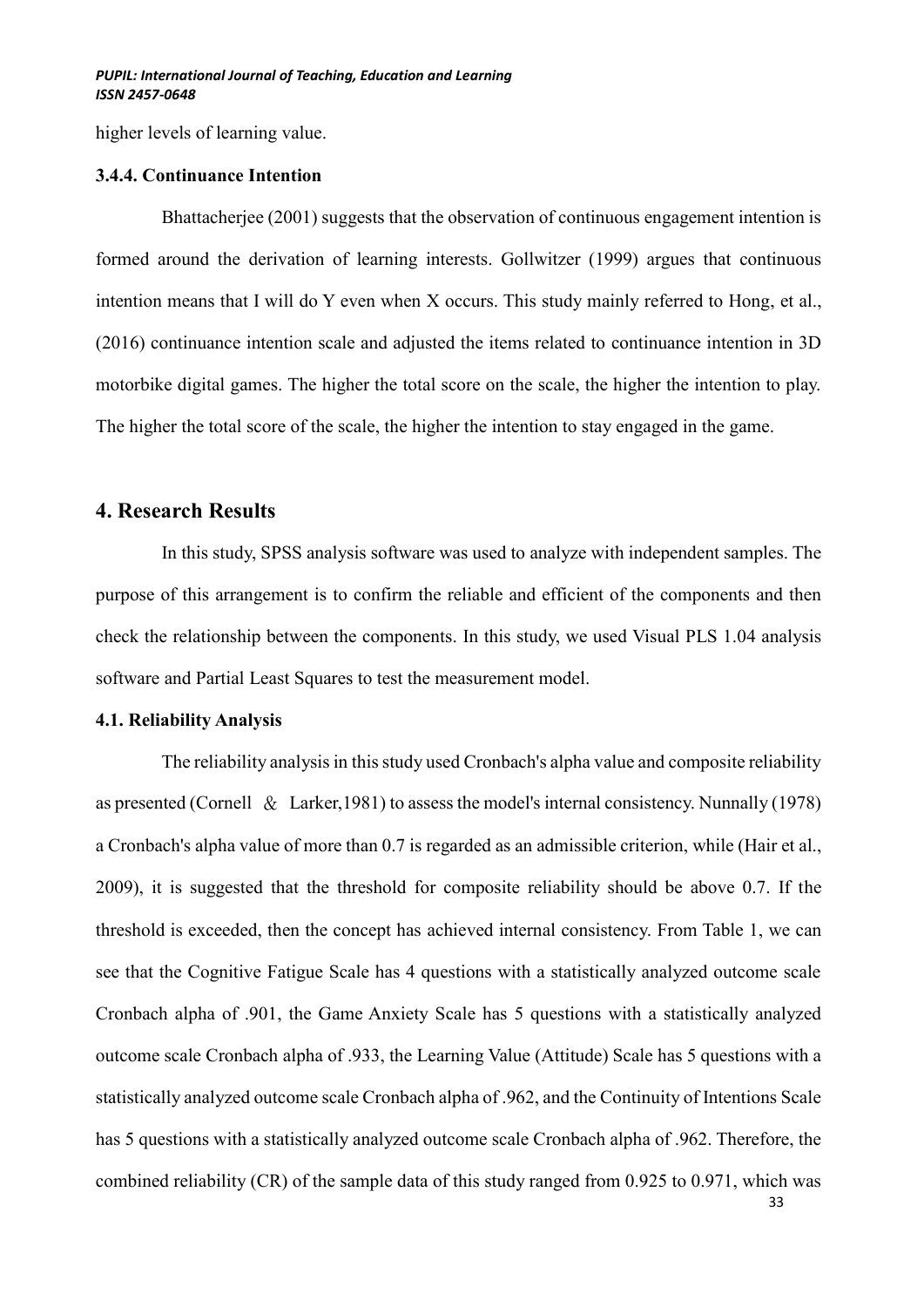higher than the threshold value of 0.7 on average, and the Cronbach's alpha values were also greater than 0.7, indicating that The Cronbach's alpha values are also larger than 0.7 indicates that the questionnaire has a certain degree of reliability and a considerable degree of internal consistency of the measured variables in each section.

## **4.2. Validity Analysis**

The validity analysis of this study was assessed using the averaging validity; the requirement of averaging validity was met when the loading of the measured items was greater than 0.5 (Nunnally, 1978). Furthermore, Fornell & Larcker, (1981) the average variance extracted of an isolated construct (AVE) is higher than 0.5, then the constructed has adequate validity. As we can see from Table 1, the factor loadings of each of the questions in this study are also greater than 0.5, which is higher than the threshold value of 0.5. Therefore, the measurement model of this study has sufficient convergent validity.

Title Cognitive failure: CR=.925, AVE=.756,  $\alpha$ =.901, M=2.60, SD=1.001 Game anxiety: CR=.947, AVE=.783,  $\alpha$ =.933, M=2.841, SD=1.184 Learning value : CR=.971, AVE=.869,  $\alpha$ =.962, M=3.741, SD=0.905 Continuance intention: CR=.97, AVE=.85,  $\alpha$ =.96, M=3.832, SD=.824

**Table 1**: *Mean, standard deviation, and factor loadings of each question*

*(Source: Compiled by the author)*

## **4.3. Independent Sample T-Test**

After the reliability test, a t-test analysis of the independent samples was conducted. The explanatory ability was determined by the t-value of each construct. In this study, an independent specimen t-test analysis was used to determine if there were any significant distinctions on the dimensions of online cognitive failure between male and female technical high school students, game anxiety, cognitive fatigue, learning value, and Continuance intention. The results of the analysis are shown in Table 2 below.: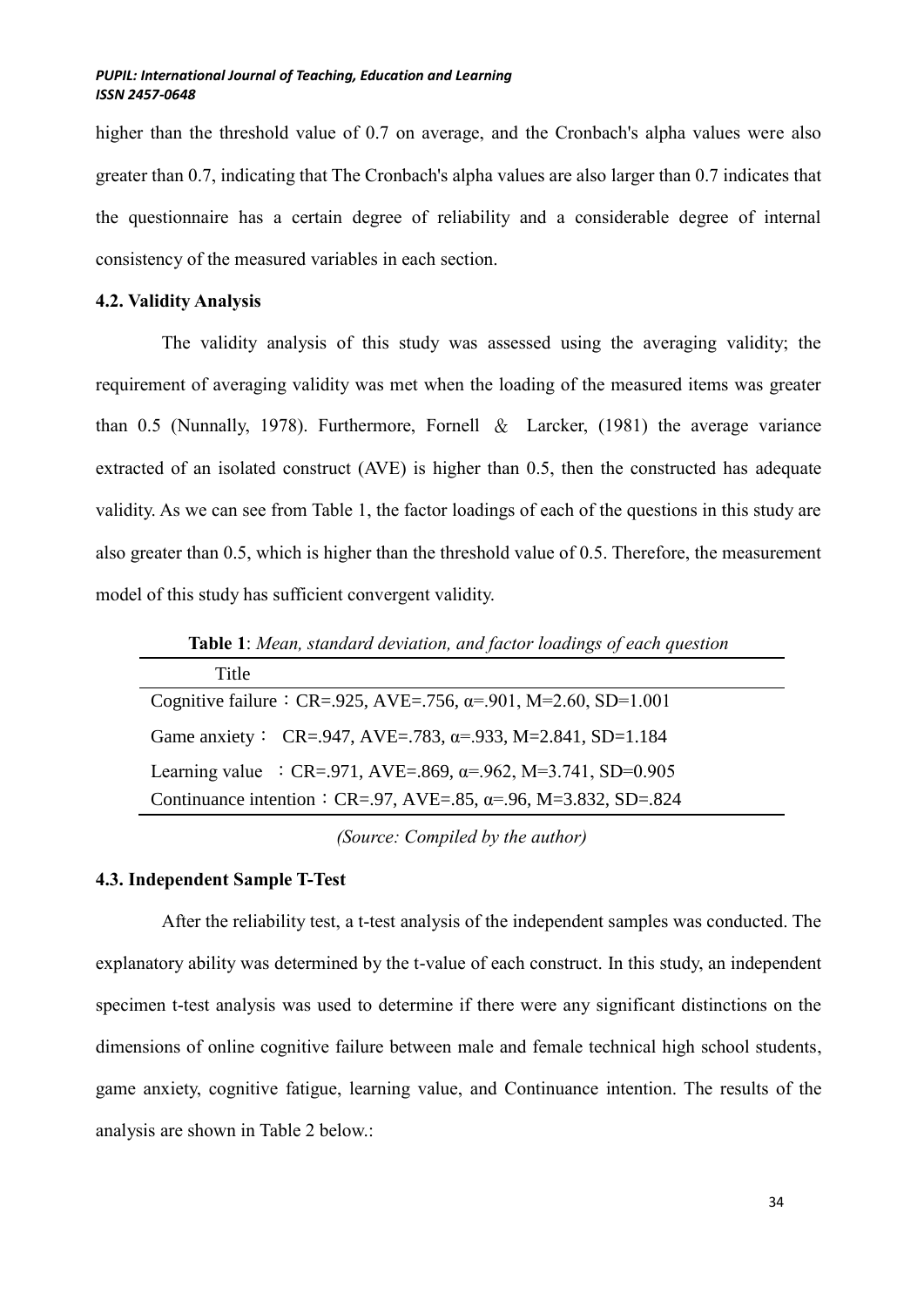|                            | Gender | N  | M    | <b>SD</b> | df     | t         | $\boldsymbol{p}$ |
|----------------------------|--------|----|------|-----------|--------|-----------|------------------|
| Game anxiety               | Male   | 53 | 3.62 | .65       | 108.79 | $-2.27*$  | .02              |
|                            | Female | 61 | 3.89 | .63       |        |           |                  |
| Cognitive failure          | Male   | 53 | 3.55 | .77       | 105.32 | $-2.85**$ | .01              |
|                            | Female | 61 | 3.94 | .69       |        |           |                  |
| Learning value             | Male   | 53 | 2.59 | .77       | 112    | $-75$     | .455             |
| (Awareness)                | Female | 61 | 2.69 | .70       |        |           |                  |
| Learning value             | Male   | 53 | 2.85 | .65       | 102.70 | $-4.08**$ | .00              |
| (Attitude)                 | Female | 61 | 3.32 | .56       |        |           |                  |
| Learning value             | Male   | 53 | 2.50 | .85       | 108.52 | $-3.14**$ | .00              |
| (Behaviour)                | Female | 61 | 2.99 | .82       |        |           |                  |
| Continuance intention Male |        | 53 | 2.86 | .56       | 112    | $-.36$    | .72              |
|                            | Female | 61 | 2.90 | .63       |        |           |                  |

**Table 2** *Comparison of T-Test differences between male and female* 

\*\**p*<0.01,\**p*<0.05

# *(Source: Compiled by the author)*

- H1: A significant difference was found between male and female students in the aspect of game anxiety, and female students are more likely to have game anxiety than male students.
- H2: A significant difference was found between male and female students in the dimension of cognitive fatigue, and female students have more cognitive fatigue than male students.
- H3: A significant difference was found between male and female students in the cognitive value of learning.
- H4: A significant difference was found between male and female students in the dimension of attitude toward learning value, and female students have this game cognitive situation more than male students.
- H5: There are significant differences in the behavioural components of learning values between male and female students, and female students are more likely to play this game than male students.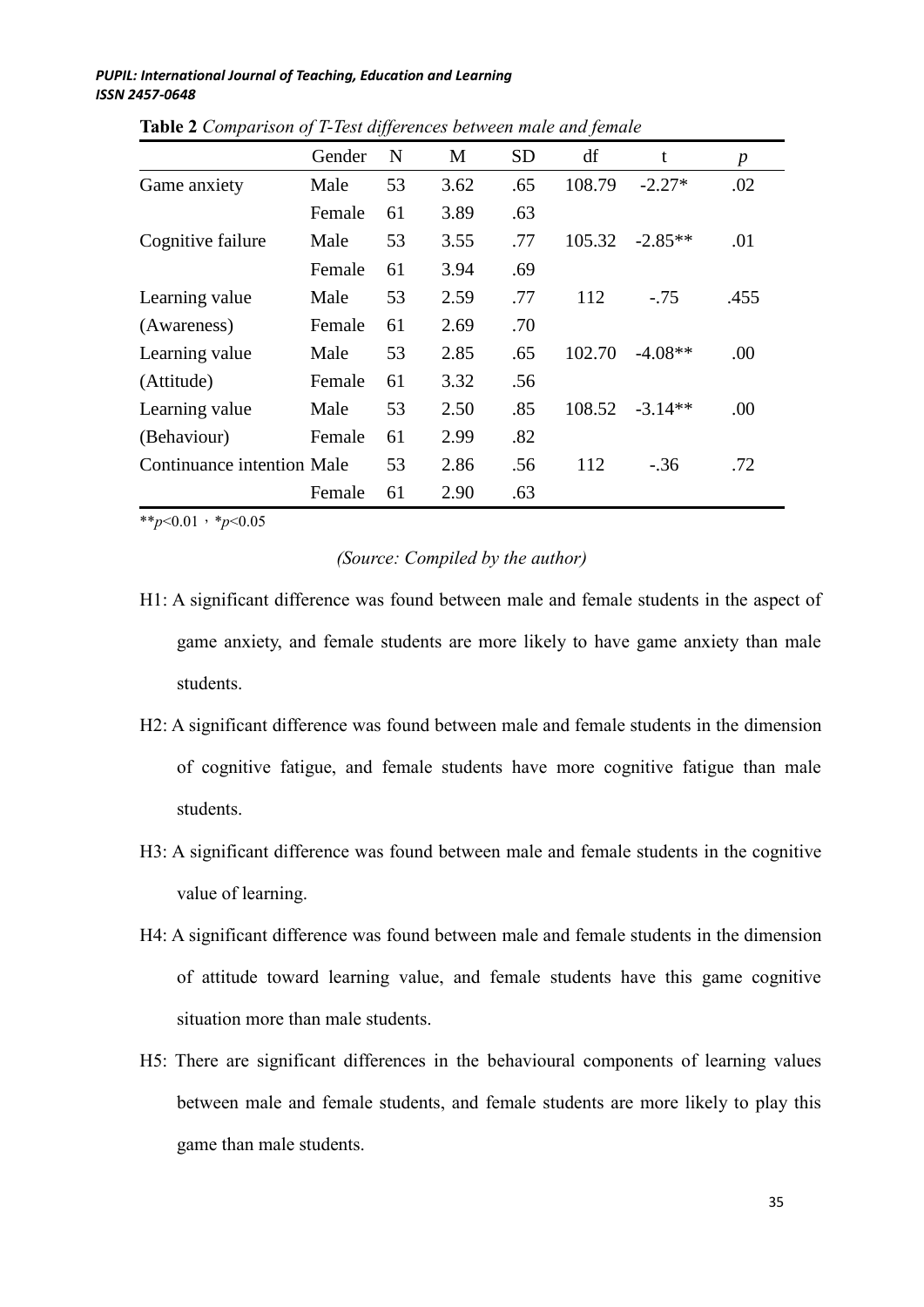H6: No significant difference between male and female students in the dimension of the value of learning.

# **5. Conclusions and Recommendations**

In this study, a digital game called "3D Motorcycle" was played on a tablet for technical high school students who had not taken the motorbike driving test. The game was designed to simulate motorbike riding situations for both male and female students. The game was designed to simulate the situations that the participants might encounter when riding a motorbike, including the rules and regulations of riding on the road, proper riding behaviour, and the interference of other riding behaviours. After playing the game, users can learn about traffic regulations, safe riding behaviour and After playing the game, users will be able to learn about traffic laws, safe riding behaviour, and the handling of other vehicles.

# **5.1. Conclusions**

In this study, a "3D motorcycle" game was played on a tablet to allow male and female technical high school students who had not obtained a motorcycle license to simulate the situation of riding a motorcycle, in which the content of the game was engineered to simulate a motorcycle ride on the road in terms of regulations, proper riding behaviour, and interference from other vehicles. After playing the game, the student's awareness, attitude and behaviour regarding traffic regulations, safe riding behaviour, and paying attention to other cars approaching...etc. in the game had relative gains.

## **5.2. Recommendations**

This study only focuses on technical high school male and female students' understanding of motorcycle riding regulations, riding behaviours, and other simulated situations so that the study subjects can pay more attention to traffic regulations and safety after they pass the motorcycle riding test, and increase the safety of life. Does the structure of the game differ between men and women in terms of road network cognitive errors, game anxiety, game interest, cognitive fatigue, learning values (cognition, attitude, behaviour) and intention to keep playing? However, this game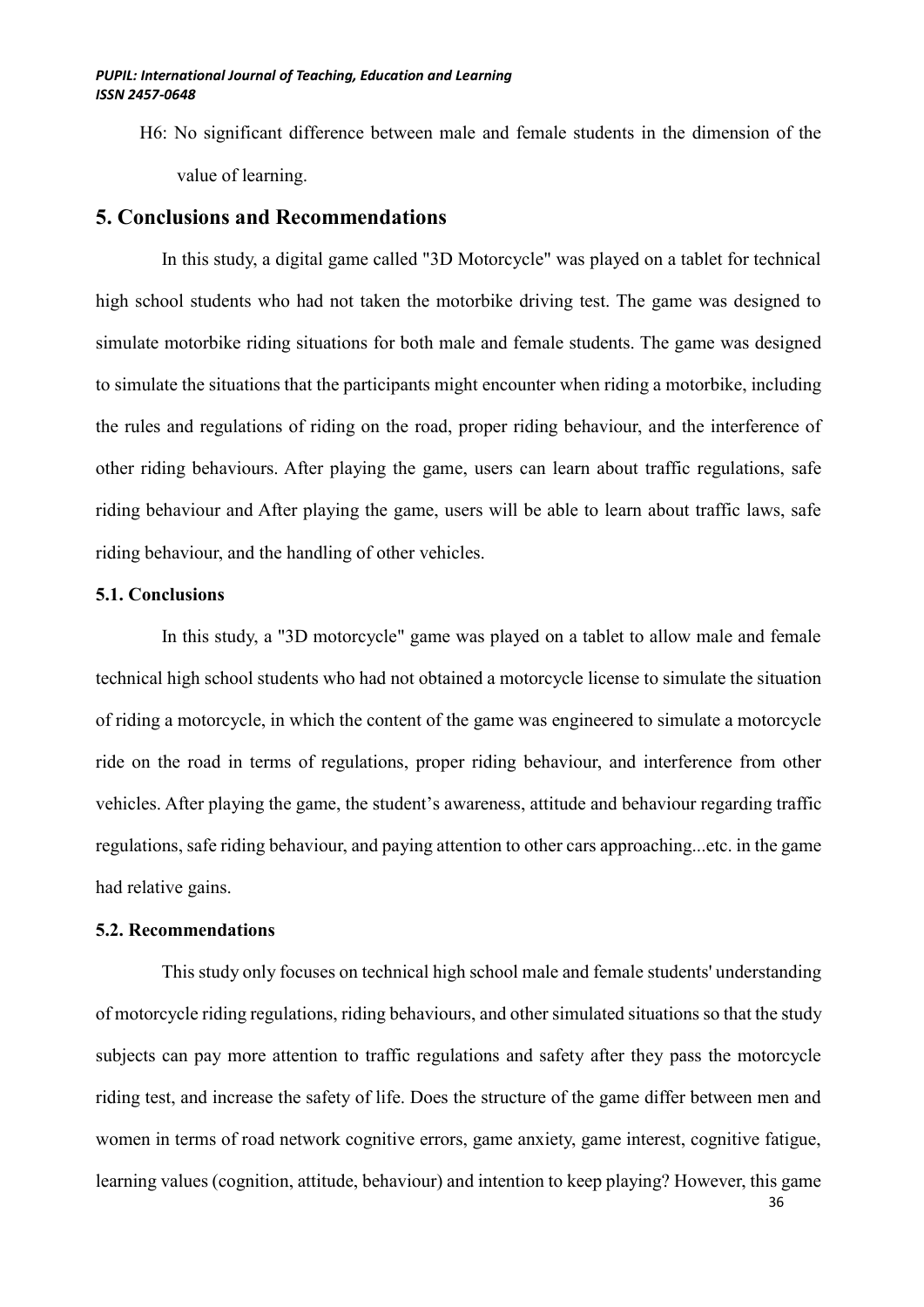is set up by the Ministry of Transportation and Communications after expert discussions and is still relatively unused. If the future revision is completed, the game will be released for download and the subjects who will be tested on motorcycle riding will be allowed to play this simulation game first and then analyze and study it, perhaps in the future, the nationals will be able to improve riding safety when riding motorcycles to reduce the chance of car accidents.

# **REFERENCES**

- Barbeite, F. G., & Weiss, E. M. (2004). Computer self-efficacy and anxiety scales for an Internet sample: testing measurement equivalence of existing measures and development of new scales. *Computers in human behavior, 20*(1), 1-15. [https://doi.org/10.1016/S0747-](https://doi.org/10.1016/S0747-5632(03)00049-9) [5632\(03\)00049-9](https://doi.org/10.1016/S0747-5632(03)00049-9)
- Bhattacherjee, A. (2001). Understanding information systems continuance: An expectationconfirmation model. MIS Quarterly, 25(3), 351-370. <https://doi.org/10.2307/3250921>
- Cambre, M. A., & Cook, D. L. (1985). Computer anxiety: Definition, measurement, and correlates. *Journal of Educational Computing Research, 1*(1), 37-54. <https://doi.org/10.2190/FK5L-092H-T6YB-PYBA>
- Caplan, S. E. (2010). Theory and measurement of generalized problematic Internet use: A twostep approach. *Computers in Human Behavior, 26*(5), 1089-1097. <https://doi.org/10.1016/j.chb.2010.03.012>
- Chang, S.H., Chen, H.H., Tseng, P.Y., and Wu, J.H. (2013), *A Study on Constructing Driver's Risk Awareness-Application of Vehicle Accident Images, Institute of Transportation*, Ministry of Transportation.
- Chen, Ivana Hui, Chung, Yi-Shi, Wu, Chi-Hong, Chang, Sheng-Hsiung, Luo, Wen-Wuan, and Zhou, Wen-Jing (2017), Evaluation of the effectiveness of applying cell phone driving games to motorcycle safety learning, *Journal of Transportation, Vol. 29, No. 3,* pp.  $311 - 336$ .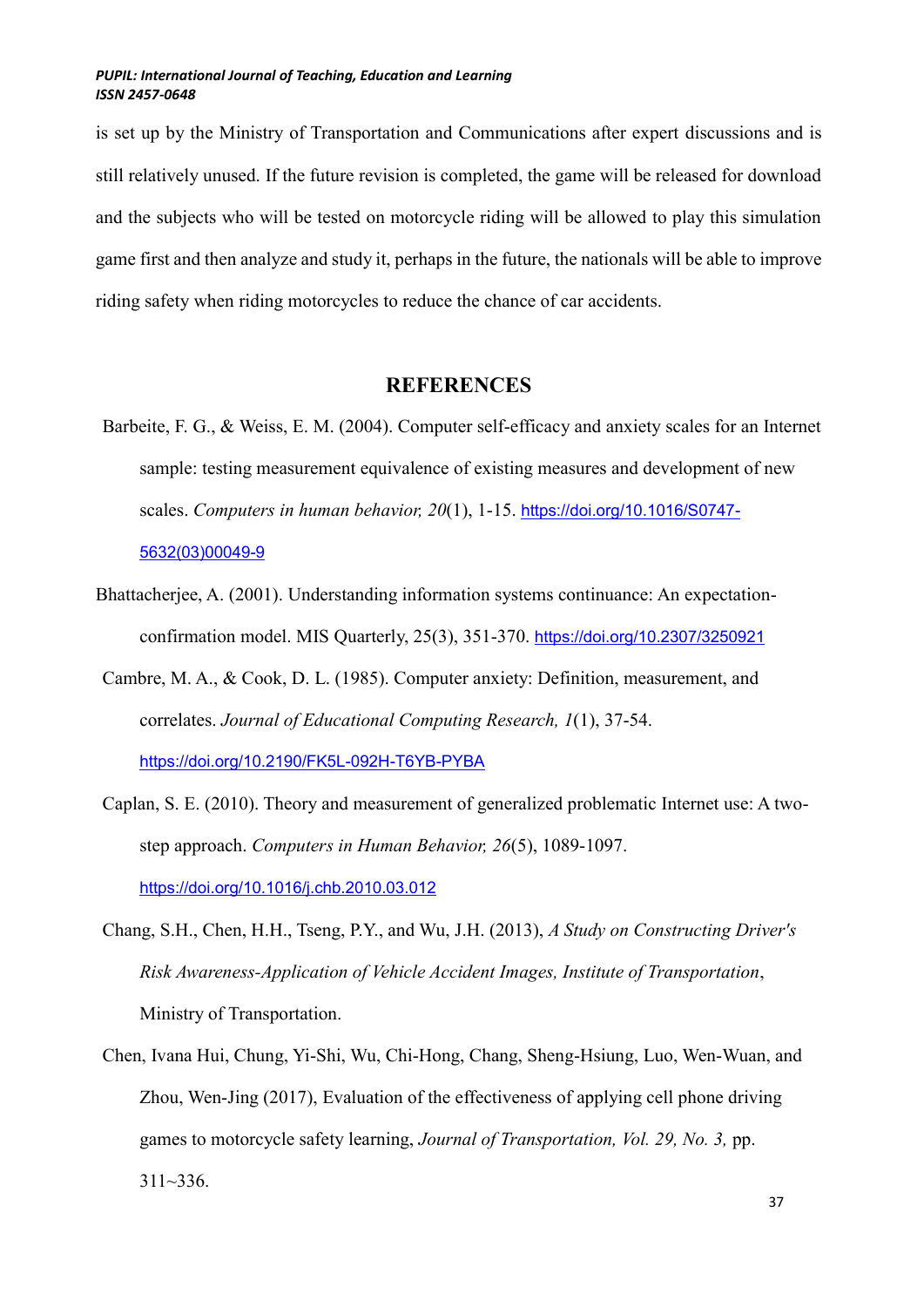*Cognition, 13*(1), 74-80.

cognitive performance. *Telematics and Informatics, 33*(4), 1014-1021.

<https://doi.org/10.1016/j.tele.2016.03.003>

- D. E. Broadbent, P. F. Cooper, P. FitzGerald and K. R. Parkes (1982), "The Cognitive Failures Questionnaire (CFQ) and its correlates", *British Journal of Clinical Psychology*, Vol. 21, pp 1-16. <https://doi.org/10.1111/j.2044-8260.1982.tb01421.x>
- Davis, F. D. (1989). Perceived usefulness, perceived ease of use, and user acceptance of information technology. *MIS Quarterly*, 319-340. <https://doi.org/10.2307/249008>
- Davis, F. D., Bagozzi, R. P., & Warshaw, P. R. (1992). Extrinsic and intrinsic motivation to use computers in the workplace 1. J*ournal of applied social psychology, 22*(14), 1111-1132. <https://doi.org/10.1111/j.1559-1816.1992.tb00945.x>
- De Dreu, C. K., Beersma, B., Stroebe, K., & Euwema, M. C. (2006). Motivated information processing, strategic choice, and the quality of the negotiated agreement. *Journal of personality and social psychology, 90*(6), 927. <https://doi.org/10.1037/0022-3514.90.6.927>
- Deng, L., Turner, D. E., Gehling, R., & Prince, B. (2010). User experience, satisfaction, and continual usage intention of IT. *European Journal of Information Systems, 19*(1), 60-75. <https://doi.org/10.1057/ejis.2009.50>
- Deragon, J. (2009). Opinion-Thought leader-If you don't understand the impact of social networks, figure it out using the six stages of systemic change. I*nside Knowledge, 12*(4), 5. <https://doi.org/10.1016/j.physbeh.2018.01.029>
- Ernst, C. P. H., Pfeiffer, J., & Rothlauf, F. (2013). Hedonic and utilitarian motivations of social network site adoption. *Johannes Gutenberg University Mainz: Working Papers in Information Systems and Business Administration*, 1-14.
- Gollwitzer, P. M. (1999). Implementation intentions: Strong effects of simple plans. *American* <https://doi.org/10.1037/0003-066X.54.7.493>

Heinssen Jr, R. K., Glass, C. R., & Knight, L. A. (1987). Assessing computer anxiety: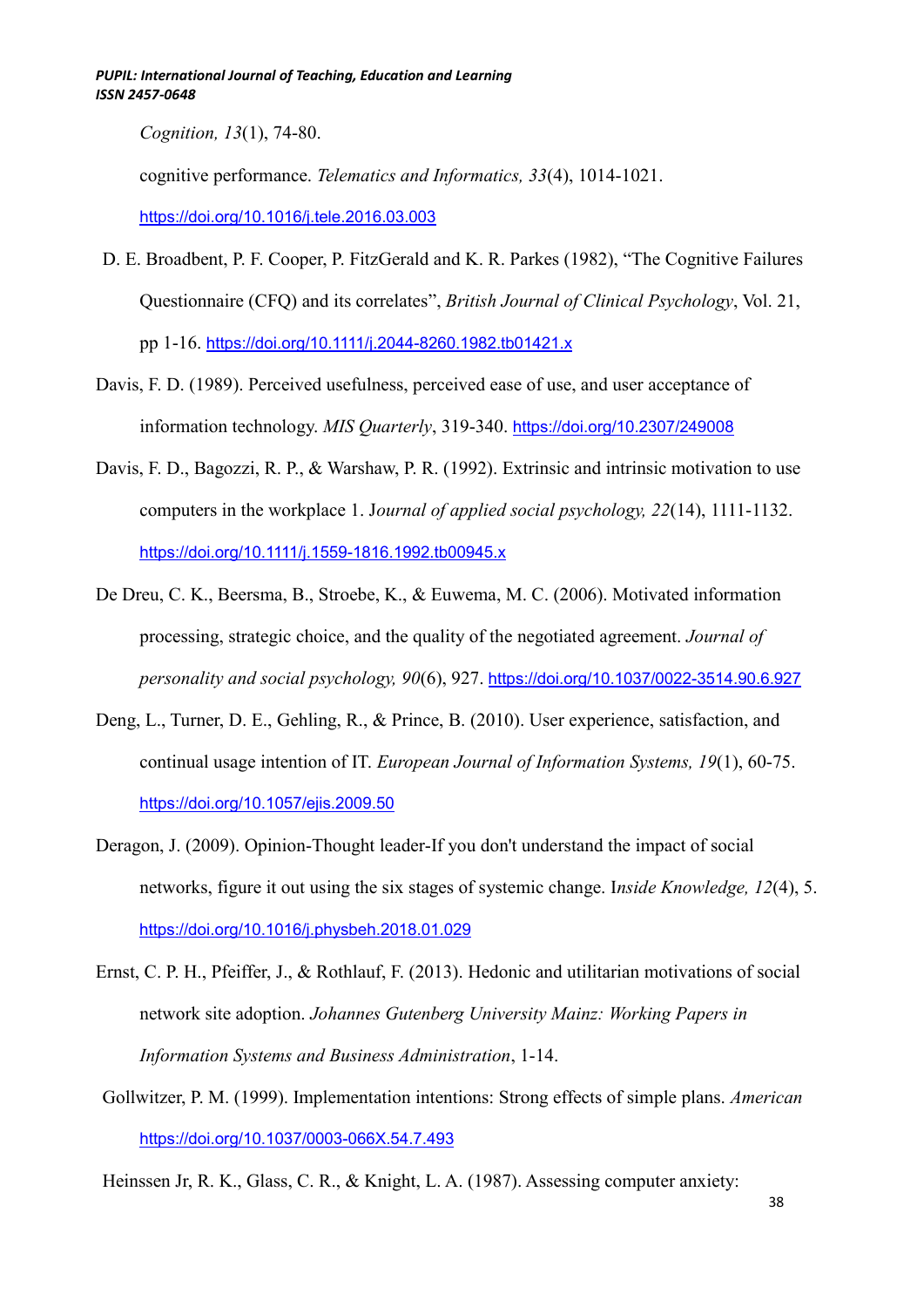Development and validation of the computer anxiety rating scale. *Computers in human behavior,3*(1), 49-59. [https://doi.org/10.1016/0747-5632\(87\)90010-0](https://doi.org/10.1016/0747-5632(87)90010-0)

Herdman, P. C. (1983). High tech anxiety. *Management focus, 30*(3), 29-31.

Hong, J. C., Hwang, M. Y., Szeto, E., Tsai, C. R., Kuo, Y. C., & Hsu, W. Y. (2016). "Internet cognitive failure relevant to self-efficacy, learning interest, and satisfaction with social media learning", *Computers in Human Behavior, 55*, 214-222. <https://doi.org/10.1016/j.chb.2015.09.010>

Hong, J. C., Lin, M. P., Hwang, M. Y., Tai, K. H., & Kuo, Y. C. (2015). "Comparing animated and static modes in educational gameplay on user interest, performance and gameplay anxiety", *Computers & Education, 88*, 109-118.

<https://doi.org/10.1016/j.compedu.2015.04.018>

- Hong, J.-C., Tai, K.-H., Hwang, M.-Y., & Kuo, Y.-C. (2016). Internet cognitive failure affects
- Hong, J.-C., Tai, K.-H., Hwang, M.-Y., Kuo, Y.-C., & Chen, J.-S. (2017). Internet cognitive failure relevant to users' satisfaction with content and interface design to reflect continuance intention to use a government e-learning system. *Computers in Human Behavior, 66*, 353-362. <https://doi.org/10.1016/j.chb.2016.08.044>
- Hwang, M. Y., Hong, J. C., Cheng, H. Y., Peng, Y. C., & Wu, N. C. (2013)."Gender differences in cognitive load and competition anxiety affect 6th-grade students' attitude toward playing and intention to play at a sequential or synchronous game", *Computers & Education*, Vol.60, Issue 1, pp 254-263. <https://doi.org/10.1016/j.compedu.2012.06.014>
- Igbaria, M., Parasuraman, S., & Baroudi, J. J. (1996). A motivational model of microcomputer usage. *Journal of management information systems, 13*(1), 127-143. <https://doi.org/10.1080/07421222.1996.11518115>
- Jamshidi, A., Hossien, T., Sajadi, S. S., Safari, K., & Zare, G. (2011). "The relationship between sport orientation and competitive anxiety in elite athletes", *Procedia-Social and Behavioral Sciences, 30*, 1164-1165. <https://doi.org/10.1016/j.sbspro.2011.10.226>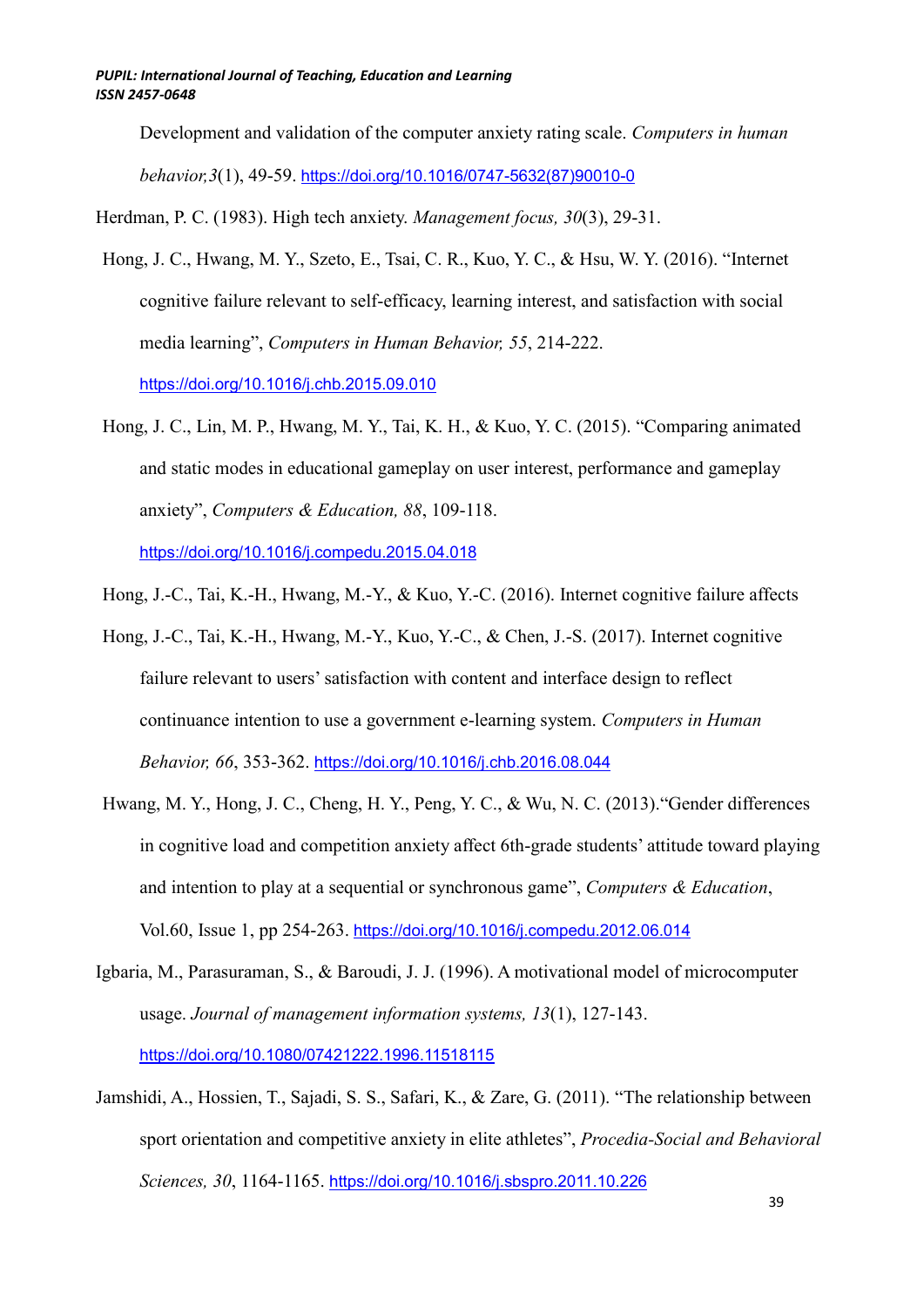- Jasperson, J., Carter, P. E., & Zmud, R. W. (2005). A comprehensive conceptualization of postadoptive behaviors associated with information technology enabled work systems. *MIS Quarterly*, 525-557. <https://doi.org/10.2307/25148694>
- Javornik, A. (2014, September). [Poster] classifications of augmented reality use in marketing. In *2014 IEEE International Symposium on Mixed and Augmented Reality-Media, Art, Social Science, Humanities and Design (ISMAR-MASH'D)*, 67-68. [https://doi.org/10.1109/ISMAR-](https://doi.org/10.1109/ISMAR-AMH.2014.6935441)[AMH.2014.6935441](https://doi.org/10.1109/ISMAR-AMH.2014.6935441)
- Kanfer, R. (2011). Determinants and consequences of subjective cognitive fatigue. In P. L. Ackerman (Ed.), *Cognitive fatigue: Multidisciplinary perspectives on current research and future application*, 189-207. Washington, DC: American Psychological Association. <https://doi.org/10.1037/12343-009>
- Kang, M. J., Hsu, M., Krajbich, I. M., Loewenstein, G., McClure, S. M., Wang, J. T. Y., & Camerer, C. F. (2009). The wick in the candle of learning: Epistemic curiosity activates reward circuitry and enhances memory. *Psychological science, 20*(8), 963-973. <https://doi.org/10.1111/j.1467-9280.2009.02402.x>
- Kashdan, T. B., & Steger, M. F. (2007). Curiosity and pathways to well-being and meaning in life: Traits, states, and everyday behaviors. *Motivation and Emotion, 31*(3), 159-173. <https://doi.org/10.1007/s11031-007-9068-7>
- Kim, H. W., Chan, H. C., & Gupta, S. (2007). Value-based adoption of mobile internet: an empirical investigation. *Decision support systems, 43*(1), 111-126. <https://doi.org/10.1016/j.dss.2005.05.009>
- Laffey, J. M., Espinosa, L., Moore, J., & Lodree, A. (2003). Supporting learning and behavior of at-risk young children: Computers in urban education. *Journal of research on technology in education*,*35*(4), 423-440. <https://doi.org/10.1080/15391523.2003.10782394>
- Laplante, L., Everett, J., & Thomas, J. (1992). Inhibition through negative priming with Stroop stimuli in schizophrenia. *British Journal of Clinical Psychology, 31*(3), 307-326.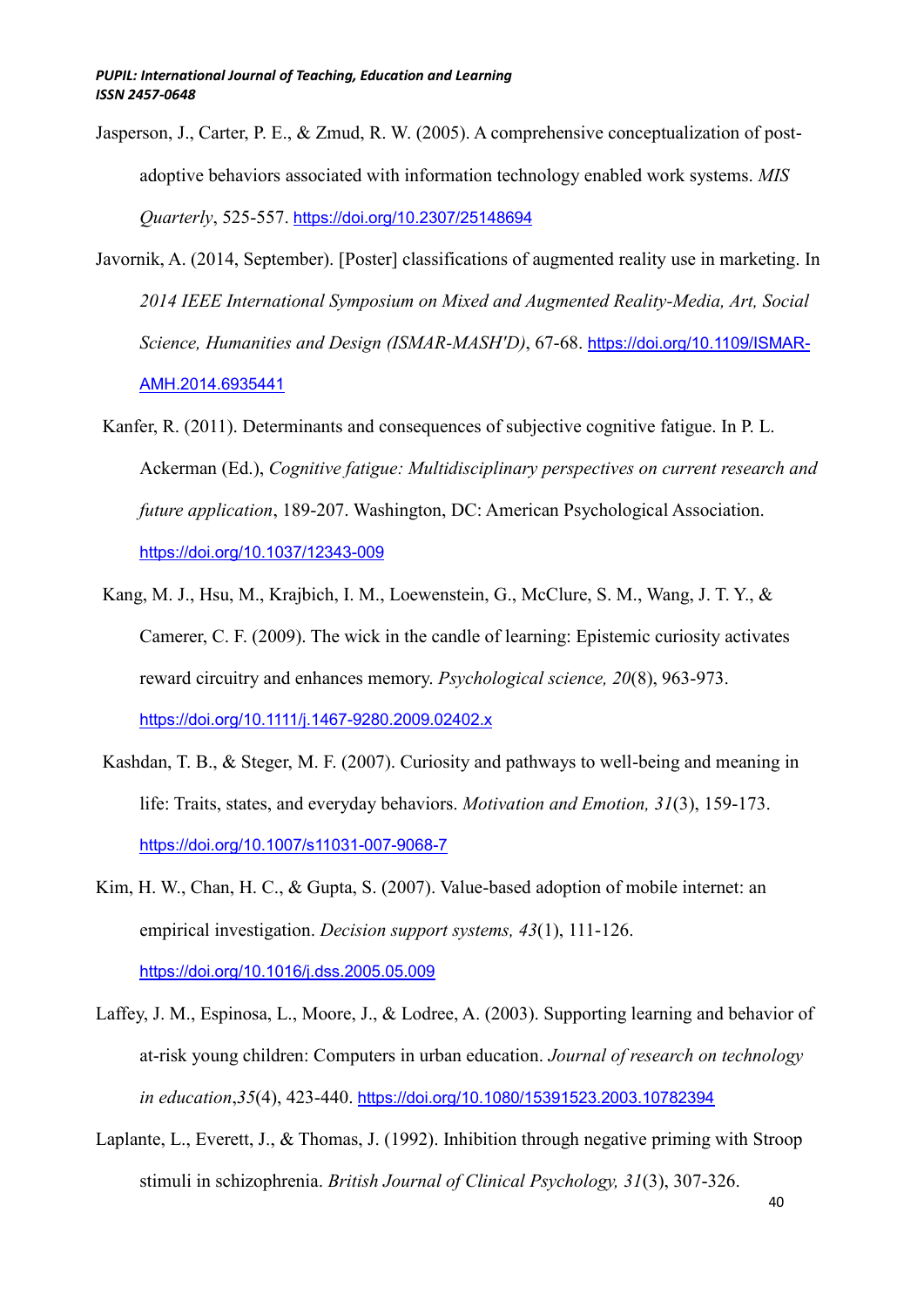<https://doi.org/10.1111/j.2044-8260.1992.tb00998.x>

- Lauriola, M., Litman, J. A., Mussel, P., De Santis, R., Crowson, H. M., & Hoffman, R. R.
	- (2015). Epistemic curiosity and self-regulation. *Personality and Individual Differences, 83*,

202-207. <https://doi.org/10.1016/j.paid.2015.04.017>

- Learning progress as mediated by cognitive anxiety and flow while playing a Chinese antonym synonym game with interacting verbal-analytical and motor-control. *Computers & Education,100*, 32-44. <https://doi.org/10.1016/j.compedu.2016.04.009>
- Lenhart, A. (2015). Teens, Social Media & Technology Overview 2015. *Pew Research Center: Internet. Science & Tech.*
- Levy, E. C., Rafaeli, S., & Ariel, Y. (2016). The effect of online interruptions on the quality of <https://doi.org/10.1016/j.tele.2016.03.003>
- Lin, C. S., Wu, S., & Tsai, R. J. (2005). Integrating perceived playfulness into expectationconfirmation model for web portal context. *Information & management, 42*(5), 683-693. <https://doi.org/10.1016/j.im.2004.04.003>
- Loewenstein, G. (1994). The psychology of curiosity: A review and reinterpretation. *Psychological bulletin, 116*(1), 75. <https://doi.org/10.1037/0033-2909.116.1.75>
- Lowe, D. G. (1985). Further investigations of inhibitory mechanisms in attention. *Memory &* <https://doi.org/10.3758/BF03198446>
- Madden, M., Lenhart, A., Cortesi, S., Gasser, U., Duggan, M., Smith, A., & Beaton, M. (2013). Teens, social media, and privacy.*Pew Research Center,21*(1055), 2-86.
- Mahar, D., Henderson, R., & Deane, F. (1997). The effects of computer anxiety, state anxiety, and computer experience on users' performance of computer-based tasks. *Personality and individual differences, 22*(5), 683-692. [https://doi.org/10.1016/S0191-8869\(96\)00260-7](https://doi.org/10.1016/S0191-8869(96)00260-7)

Marcoulides, G. A. (1989). Measuring computer anxiety: The computer anxiety scale. *Educational and Psychological Measurement, 49*(3), 733-739.

<https://doi.org/10.1177/001316448904900328>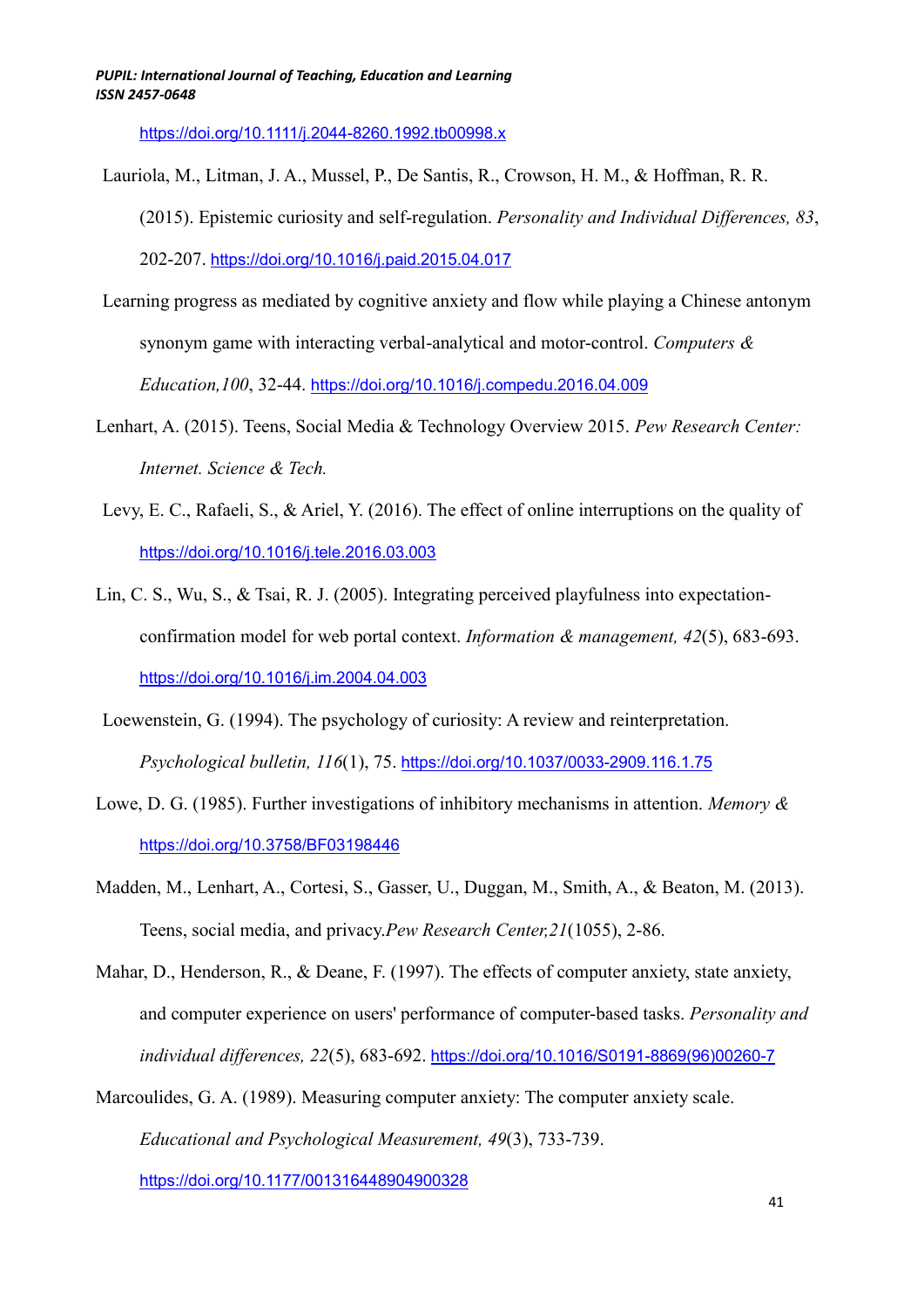- Martens, R., Vealey, R. S., & Burton, D. (1990). *Competitive anxiety in sport*. Champaign, IL.: Human Kinetics.
- McGill, T. J., & Hobbs, V. J. (2008). How students and instructors using a virtual learning environment perceive the fit between technology and task. *Journal of Computer Assisted Learning, 24*(3), 191-202. <https://doi.org/10.1111/j.1365-2729.2007.00253.x>
- McMorris, T., Barwood, M., Hale, B. J., Dicks, M., & Corbett, J. (2018). Cognitive fatigue effects on physical performance: A systematic review and meta-analysis. *Physiology & Behavior, 188*(1),103-107. <https://doi.org/10.1016/j.physbeh.2018.01.029>
- Myszewski, J. M. (2010). Mathematical model of the occurrence of human error in manufacturing processes. Q*uality and Reliability Engineering International, 26*(8), 845- 851. <https://doi.org/10.1002/qre.1162>
- National Police Agency, Ministry of the Interior. (2018). *The e-book of yearly statistics of police administration on 2017*. Retrieved from <https://www.npa.gov.tw/NPAGip/wSite/statistics/Y106/mobile/index.html>
- Oh, H., Fiore, A. M., & Jeoung, M. (2007). Measuring experience economy concepts: Tourism applications. *Journal of travel research, 46*(2), 119-132. <https://doi.org/10.1177/0047287507304039>
- Pivec, M. (2007). Play and learn: potentials of game‐based learning. *British journal of educational technology*,*38*(3), 387-393. *Psychologist, 54*(7), 493-503. <https://doi.org/10.1111/j.1467-8535.2007.00722.x>
- Raub, A. C. (1981). *Correlates of computer anxiety in college students*. The University of Pennsylvania. <https://doi.org/10.1037/t13631-000>
- Rosen, L. D., & Weil, M. M. (1995). Computer anxiety: A cross-cultural comparison of university students in ten countries. *Computers in human behavior, 11*(1), 45-64. [https://doi.org/10.1016/0747-5632\(94\)00021-9](https://doi.org/10.1016/0747-5632(94)00021-9)

42 Van der Heijden, H. (2004). User acceptance of hedonic information systems. *MIS Quarterly*,